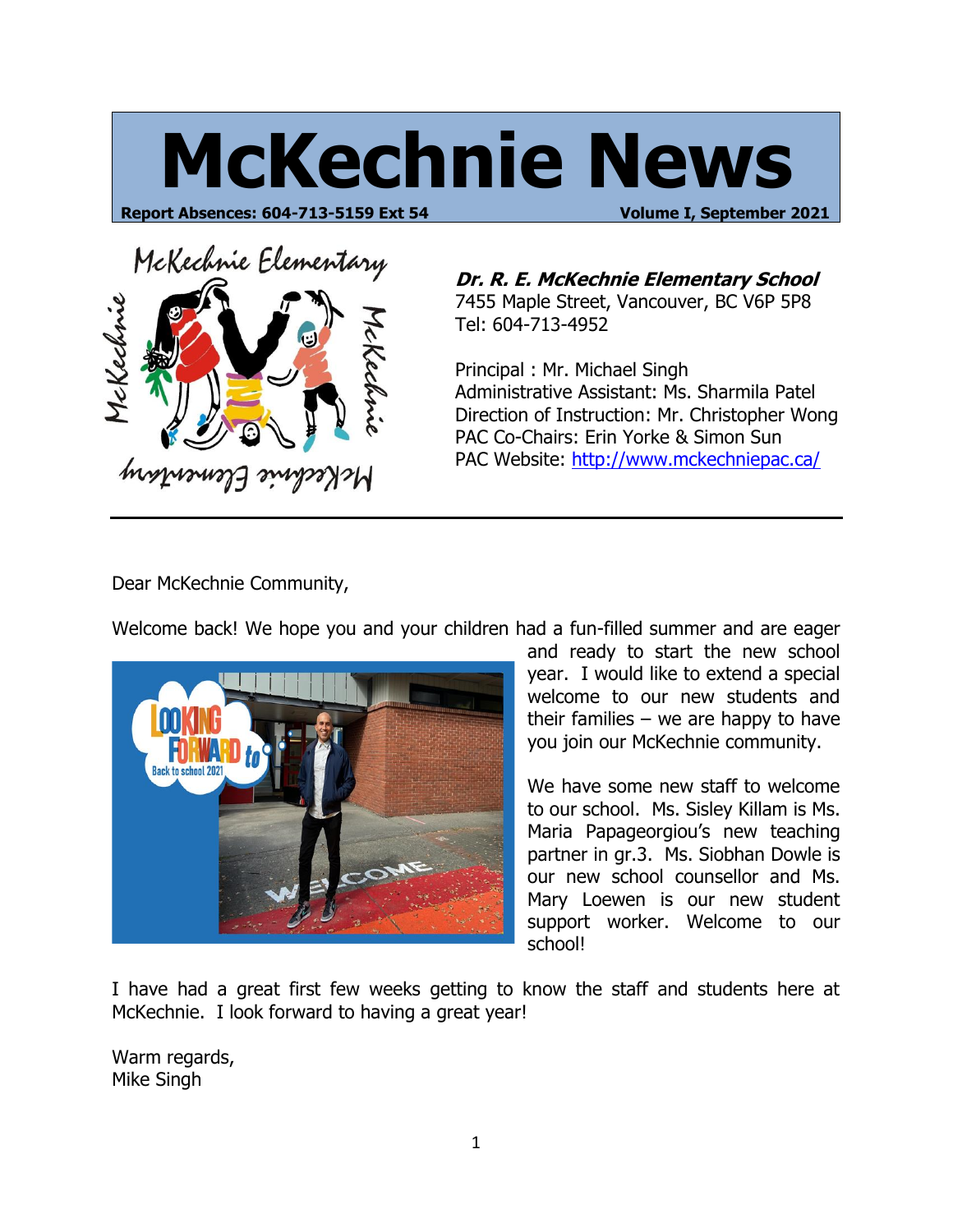## **School Organization and Student Placement**



We are pleased to share that we experienced a very smooth start-up. Staff worked extremely hard on class placements and do take a great deal of time ensuring that students are placed in the best possible learning environment. We thank you for your support in this matter and do appreciate that our professional judgment is respected. Students are nicely settling into their new routines and the curriculum is being rolled out. Our enrollment is at 257 students with 11 divisions.

Our organization for 2021-2022 is as follows:

| Div                   | Gr             | <b>Teacher</b>                      |
|-----------------------|----------------|-------------------------------------|
| Div<br>1              | 5/6/7          | Ms. Puil                            |
| Div<br>$\overline{2}$ | 5/6/7          | Mr. Smitna                          |
| Div<br>3              | 5/6/7          | Ms. Williston                       |
| Div<br>4              | 4              | Mrs. Wong                           |
| Div<br>5              | 3/4            | Ms. Lee                             |
| Div<br>6              | 3              | Mrs.<br>Papageorgiou/<br>Ms. Killam |
| Div<br>7              | $\overline{2}$ | Mrs. Pawliuk                        |
| Div<br>8              | 1/2            | Mr. Fanning                         |
| Div<br>9              | $\mathbf 1$    | Mrs. Chang/<br>Ms. Koke             |
| Div<br>10             | K              | Ms. Lum-Tong                        |
| Div<br>11             | K              | Ms. Gee                             |

## **Orange Shirt Day**



Orange Shirt Day is inspired by a residential school survivor who had her family clothing, including an orange shirt, taken away from her when she attended a residential school. With tragic discoveries at several residential school sites, it is most important that we acknowledge the mistreatment of residential school students. Orange Shirt Day is also an

\_\_\_\_\_\_\_\_\_\_\_\_\_\_\_\_\_\_\_\_\_\_\_\_\_\_\_\_\_\_\_\_\_\_\_\_\_\_\_\_\_\_\_\_\_\_\_\_\_\_\_\_\_\_\_\_\_\_\_\_\_\_\_\_\_\_\_\_\_\_\_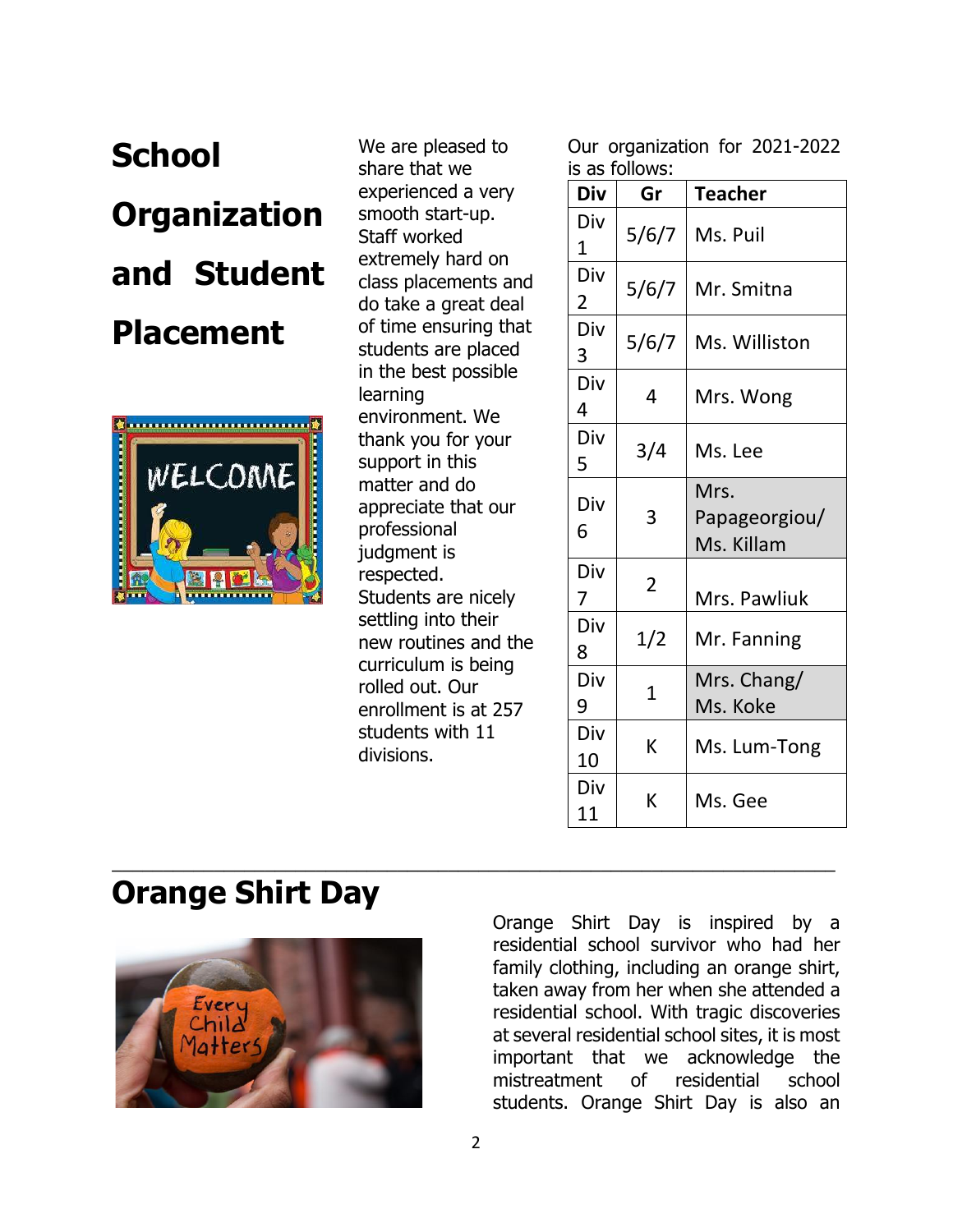opportunity for Indigenous and Non-Indigenous people, local governments, schools and communities to come together in the spirit of reconciliation. Please have your child wear orange Wednesday, September 29th to commemorate the residential school experience, to witness and honour the healing journey of the survivors and their families. Thursday, September 30 is the National Day for Truth and Reconciliation Day— School is closed on this day.



## **Dress for the Weather**

Unfortunately, the cooler and rainy weather will soon be upon us. Students are reminded to come to school dressed to play outside at recess and lunch. Students are not permitted to remain inside as supervision is o



utdoors. Also, it

is important for students' learning, to run and play! This will help with concentration in class. Therefore, please send your child to school dressed to play outside. It is recommended to send extra clothing to school.



Please be reminded that due to Health and Safety regulations in Schools, parents must remain outside of the school building unless they have an appointement with staff. If you need to make an appointment please contact the office 604 713 4952 or contact your classroom teacher.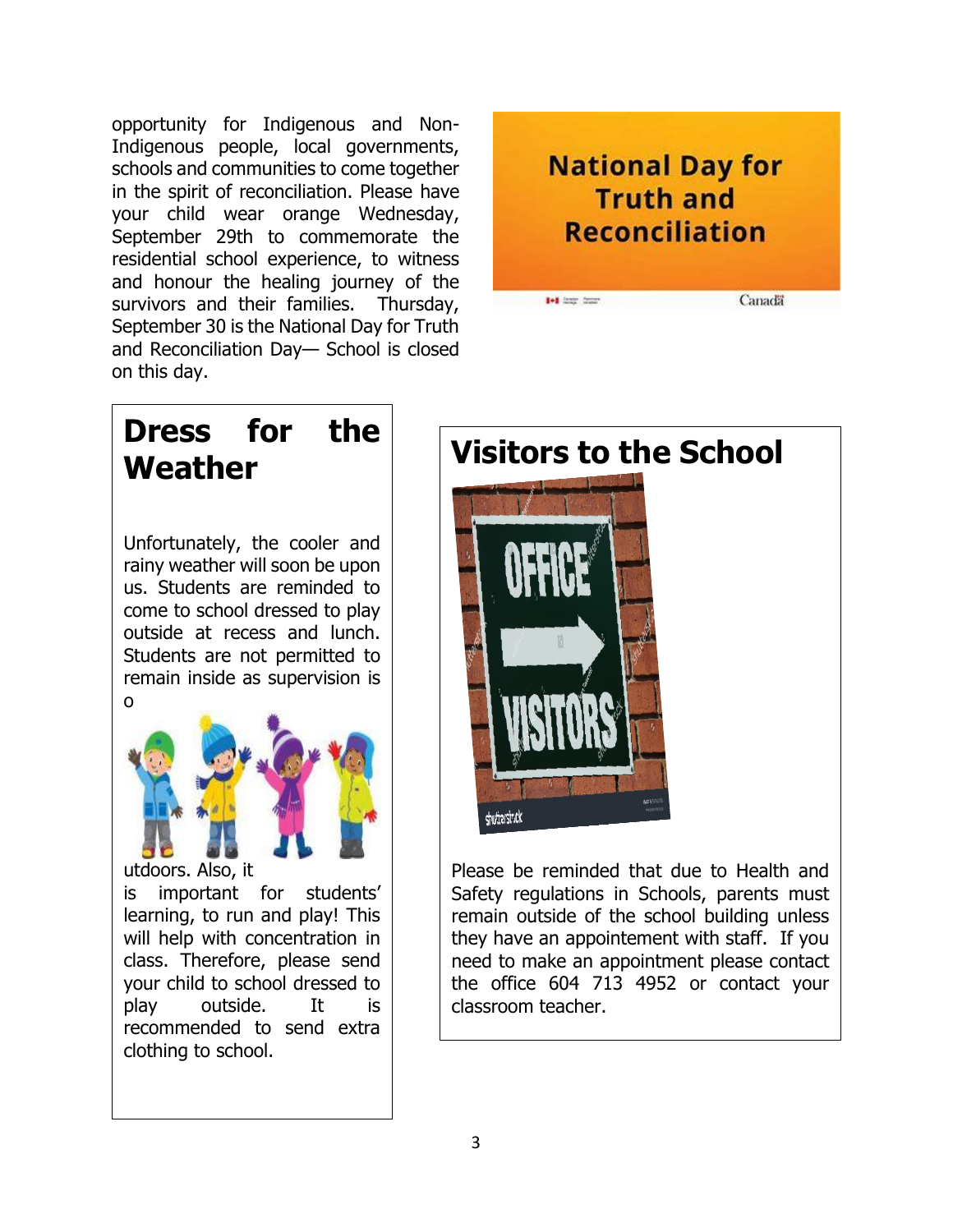## **Drop-off & Pick-up**

Safety is our primary concern. Supervision begins at 8:40 am and ends at 3:18 pm. Please don't drop your child off earlier than 8:40 am and pick up promptly at the end of the day. School supervision ends at 3:18 pm. All children should be with a parent or on their way home by 3:18 at the latest.



## **Book Bags**

These will help to protect the library books at our school and protect the environment

by keeping excess plastic bags out of landfills. They come in a gorgeous royal blue colour and feature the school logo and address and a card with your child's name on them in case they are misplaced. We hope they will be used for years to come.



#### **Forms**

Please complete the Canada's Anti-Spam Legislation ('CASL') Form and Vancouver School Board Personal Information and Media Consent Form [online.](https://myforms.vsb.bc.ca/Login) You will need your child's PEN number and date of birth to login.

We will be asking students K-Grade 3 for a payment of \$10 through cash online to cover the costs of the bags. Ms. Patel will be setting this up so that payment can be made conveniently through school cash online. If this in any way creates a hardship for your family, please let Ms. Koke or Mr. Singh know.